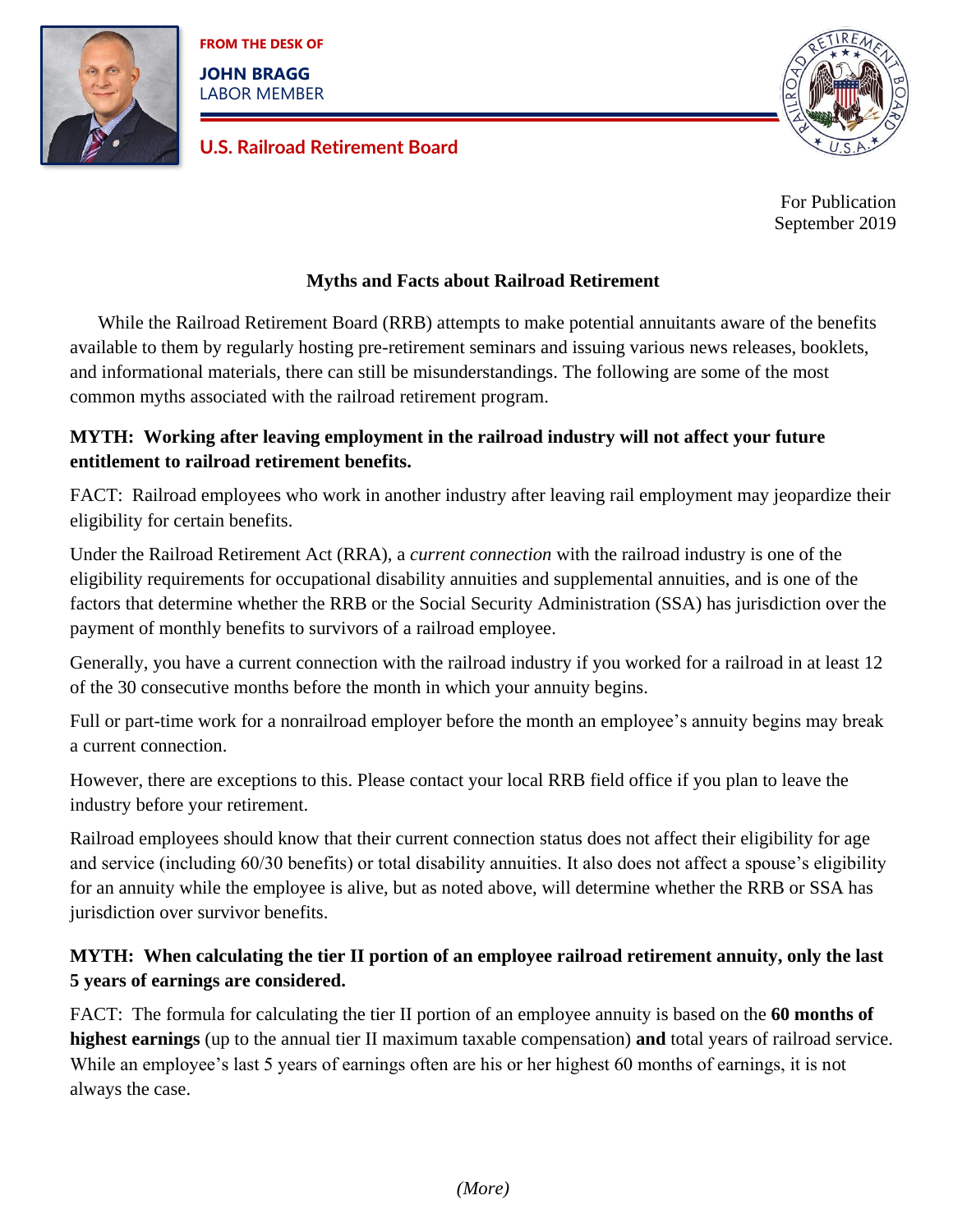### **MYTH: Work performed under the Social Security Act prior to working for a railroad will not be considered when calculating an employee's railroad retirement annuity.**

FACT: The tier I portion of an employee annuity is based on the employee's **combined** railroad retirement and social security earnings and is computed by using a social security benefit formula. For purposes of this computation, no differentiation is made between the employee's earnings from railroad employment and his or her earnings from employment covered by the Social Security Act. Rather, these earnings are treated as if they were one continuous earnings history. As a result, tier I represents the social security benefit that would be payable if all of the employee's earnings had been covered under the social security system.

## **MYTH: Railroad employees are only eligible for railroad retirement benefits, and may not file for social security benefits.**

FACT: Railroad employees who have sufficient quarters of coverage under the Social Security Act to qualify for benefits may file for and receive those benefits. However, it is important to note that since social security earnings are already considered in calculating the tier I portion of the employee's railroad retirement annuity, this tier must be reduced by the exact amount of the social security benefit an annuitant receives to prevent a duplication in benefits based on the same earnings record. Tier I is also reduced in the event a social security benefit is payable to the employee on the basis of another person's earnings. This reduction follows principles of social security law under which the beneficiary receives only the higher of any two benefits payable.

Whether or not receipt of a social security benefit is financially advantageous for an employee depends upon the amount of that benefit and the railroad retirement annuity tier I amount. If the social security benefit exceeds the railroad retirement tier I amount, it would be beneficial to receive the social security benefit. However, if it is equal to or less than the railroad retirement tier I amount, receipt of the social security benefit will not increase the total monthly benefits.

## **MYTH: There is a maximum number of months of service a railroad employee can be credited with when calculating a railroad retirement annuity.**

FACT: While earnings are creditable only up to certain annual maximums on the amount of compensation subject to railroad retirement taxes, there is no limit on the number of service months for which an employee may earn credit in a lifetime. However, an employee may never be credited with more than 12 service months in any calendar year.

Benefit calculations take into account creditable compensation and total months of service, and the longer an employee works and the more he or she earns, the higher the benefit amount.

### **MYTH: In order for military service to be credited as railroad retirement service months, the employee must have railroad service before and after the military service.**

FACT: Active duty military service may be credited towards retirement benefits under certain conditions. To be creditable as compensation under the RRA, an employee's service in the U.S. Armed Forces must be preceded by railroad service in the same or preceding calendar year. With certain exceptions, the employee must also have entered active military service when the United States was at war or in a state of national emergency, or have served in the Armed Forces involuntarily.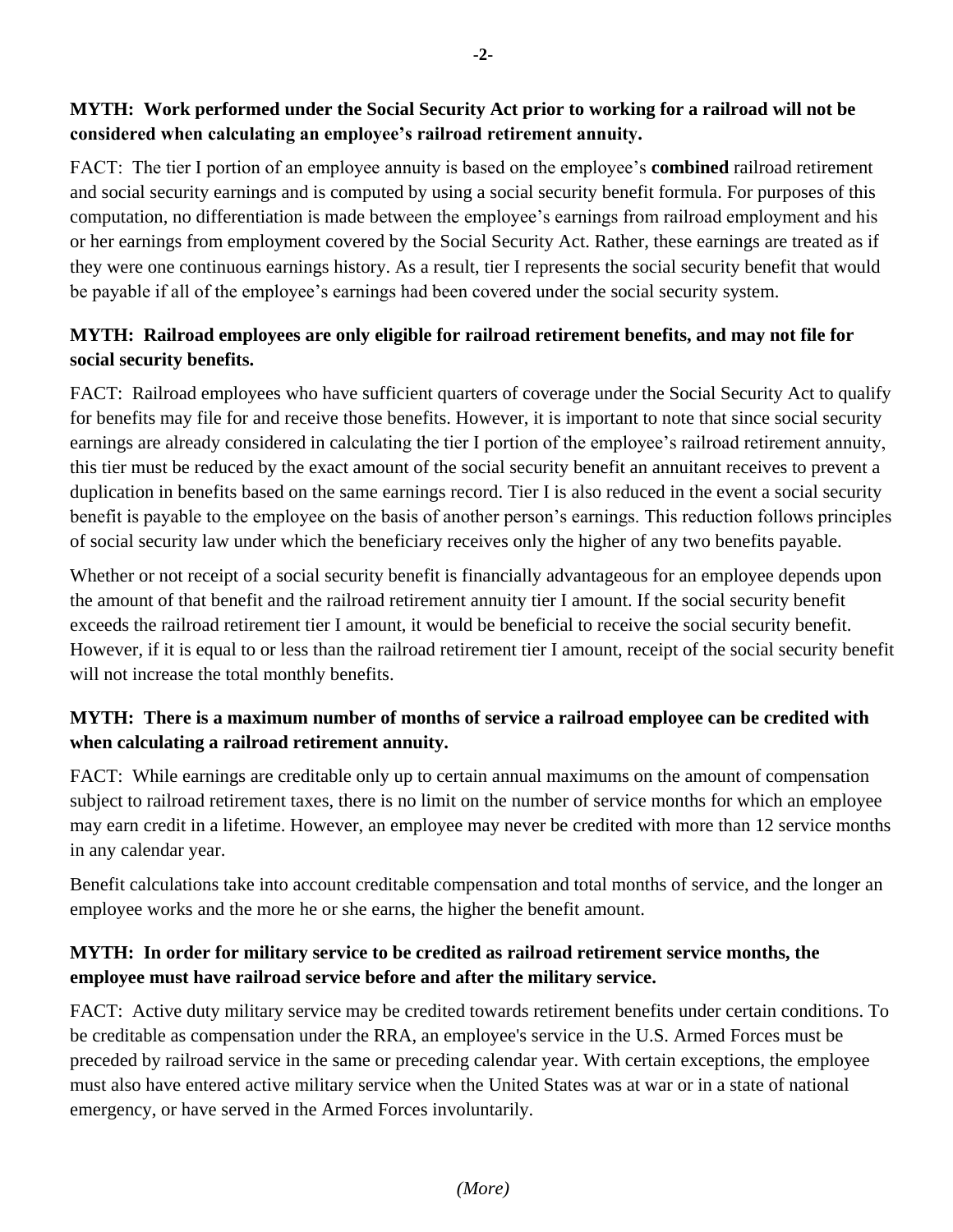If an employee's military service began during a war or national emergency period, any active duty service he or she was required to continue in beyond the end of the war or national emergency is creditable, except any voluntary service extending beyond September 14, 1978, is not creditable. Pertinent war and national emergency periods are August 2, 1990, to a date as yet undetermined, and December 16, 1950, to September 14, 1978.

It should be noted that railroad workers who voluntarily served in the Armed Forces between June 15, 1948, and December 15, 1950, when there was no declared national state of emergency in force, can be given railroad retirement credit for their military service if they performed railroad service in the year they entered or the year before they entered military service and if they returned to rail service in the year their military service ended or in the following year, and had no intervening nonrailroad employment.

If military service is not creditable under the RRA, the employee's military service earnings will be included as social security wages in the calculation of the tier I portion of his or her annuity.

## **MYTH: Any age reduction applied to an employee's annuity is removed once the individual reaches full retirement age.**

FACT: For employees retiring between age 62 and their full retirement age with less than 30 years of service, age reductions are applied separately to the components of an annuity. **These age reductions are permanent.**

Full retirement age is gradually rising to age 67, depending on the year of birth. The maximum annuity reduction for retirement at age 62 is gradually increasing from 20 percent to 30 percent. This does not affect those who retire at ages 60 or 61 with 30 years of service.

### **MYTH: If you are the spouse of a railroad retirement annuitant, and you are receiving social security benefits, you shouldn't apply for an annuity with the RRB because no benefits will be payable.**

FACT: While certain benefits can cause a reduction in a portion of the railroad retirement annuity otherwise payable, **it is to the spouse's financial advantage to apply for a railroad retirement spouse annuity.**

The tier I portion of a spouse annuity is reduced for any social security entitlement, regardless of whether the social security benefit is based on the spouse's own earnings, the employee's earnings, or the earnings of another person. As previously stated, this reduction follows principles of social security law, which limit payment to the higher of any two or more benefits payable to an individual at one time. The tier I portion of a spouse annuity may also be reduced for receipt of a public service pension (see next myth).

While these offsets can reduce or even erase the tier I benefit amount otherwise payable to a spouse, **they do not affect the tier II benefit** potentially payable to that spouse.

### **MYTH: If the spouse of a railroad retirement annuitant is entitled to a teacher's pension, his or her railroad retirement spouse annuity is not reduced.**

FACT: The tier I portion of a spouse annuity may be reduced for receipt of any Federal, State, or local government pension, including a teacher's pension, separately payable to the spouse based on the spouse's own earnings. The reduction generally does not apply if the employment on which the pension is based was covered under the Social Security Act throughout the last 60 months of public employment.